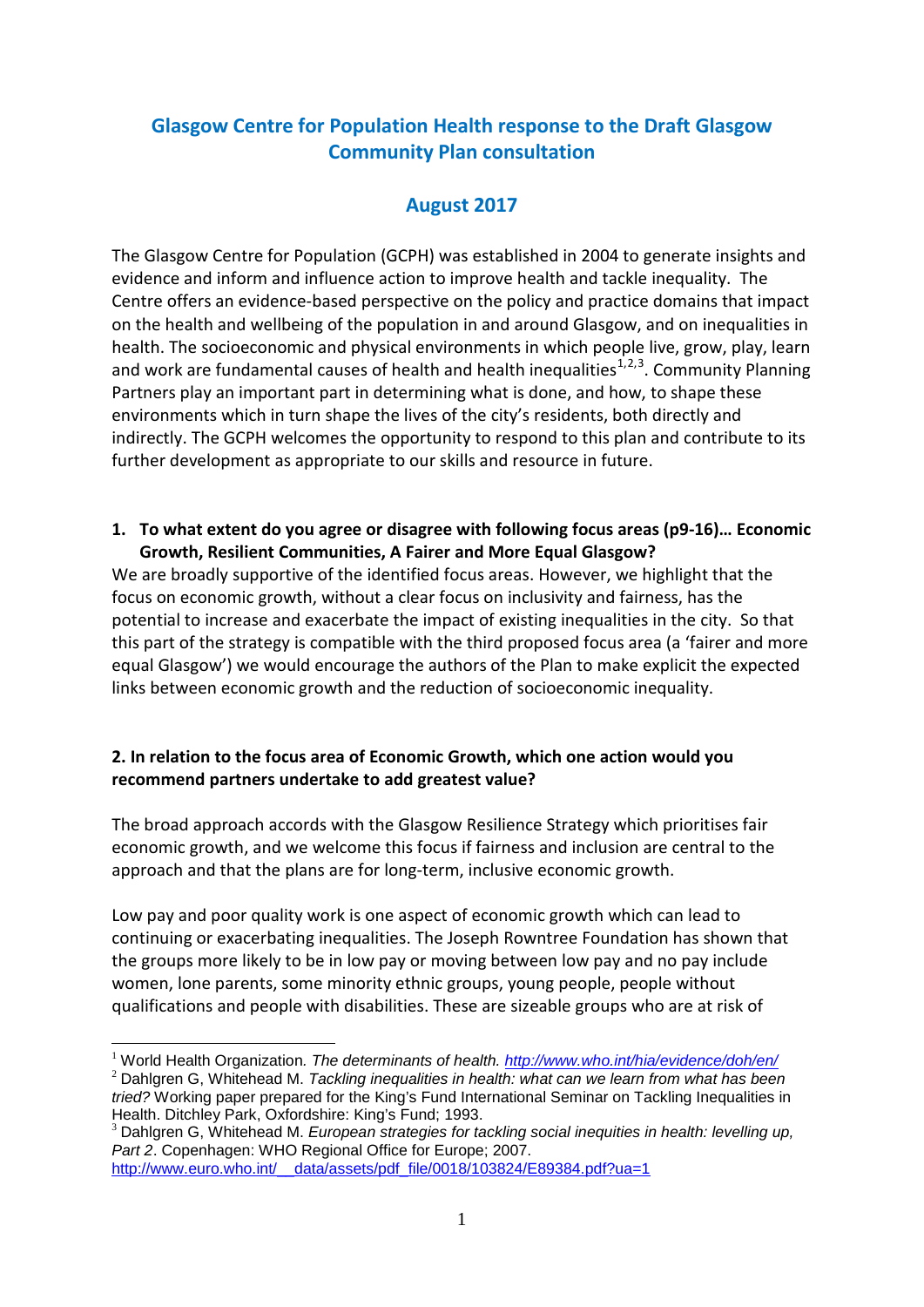multiple disadvantages, and low and irregular pay is likely to further impact other householders. Economic growth that is inclusive and that proactively and explicitly seeks to ensure equal access to opportunity associated with the city's success regardless of background is therefore vital if effort and investment in, making Glasgow "the most productive major city in the UK" are to avoid perpetuating existing inequalities.

The interaction with the welfare system is a critical part of this – individuals experience fluctuations and variations of unemployment, employment, poverty and welfare support which requires a flexible and responsive system. Partners in Glasgow have limited control over some issues, i.e. those relating to the welfare system and taxation policy, but should seek to adopt policies and practices that can mitigate the impact of these on the most disadvantaged people in the city (also see our response to question 3 below).

The multiple and complex causes of Glasgow's longstanding health issues are rooted in historical and wide-ranging socioeconomic and political decisions<sup>[4](#page-1-0)</sup>. A genuinely inclusive and fair approach to economic growth, requires recognition of the need for action across many practice and policy realms and that these actions will often influence each other. It is important that the Community Planning Partnership (CPP) delivers joint, cross-cutting solutions to inclusive growth so, instead of recommending a single policy action, we therefore suggest a number of principles that should be reflected in actions by Partners across their domains:

- Ensure that job quality is an explicit aim of Glasgow's economic strategy, as well as numbers of jobs. Consider targeting support, incentives and apprenticeship schemes towards sectors and organisations which offer opportunities for high quality work and progression.
- Ensure that actions are targeted towards reducing the specific barriers facing those groups at a high risk of low pay and job insecurity.
- Prioritise the extension of the Living Wage, particularly among women and in sectors where low pay is known to be an issue, to address health inequalities and support efforts to reduce the income ratio between the highest and lowest paid employees.
- Ensure that employability approaches support entry to high quality jobs and focus on sustaining employment and skills development and progression; build on past learning from employability programmes that achieved positive outcomes, such as the New Futures Fund for ex-offenders and substance users and the Working for Families Fund that targeted lone parents.
- Review opportunities for wider coverage of high quality and affordable childcare for those seeking work and those in work. There are specific challenges around pre- and after-school care, and school holidays (this also relates to question 8 below)
- Start early: educational attainment and skills development within schools are key to shaping future work choices and options and can help build links with local employers.

<span id="page-1-0"></span> <sup>4</sup> Walsh D, McCartney G, Collins C, Taulbut M, Batty GD. *History, politics and vulnerability: explaining excess mortality.* Glasgow; GCPH; 2016. Available at: [http://www.gcph.co.uk/publications/635\\_history\\_politics\\_and\\_vulnerability\\_explaining\\_excess\\_mor](http://www.gcph.co.uk/publications/635_history_politics_and_vulnerability_explaining_excess_mortality) [tality](http://www.gcph.co.uk/publications/635_history_politics_and_vulnerability_explaining_excess_mortality)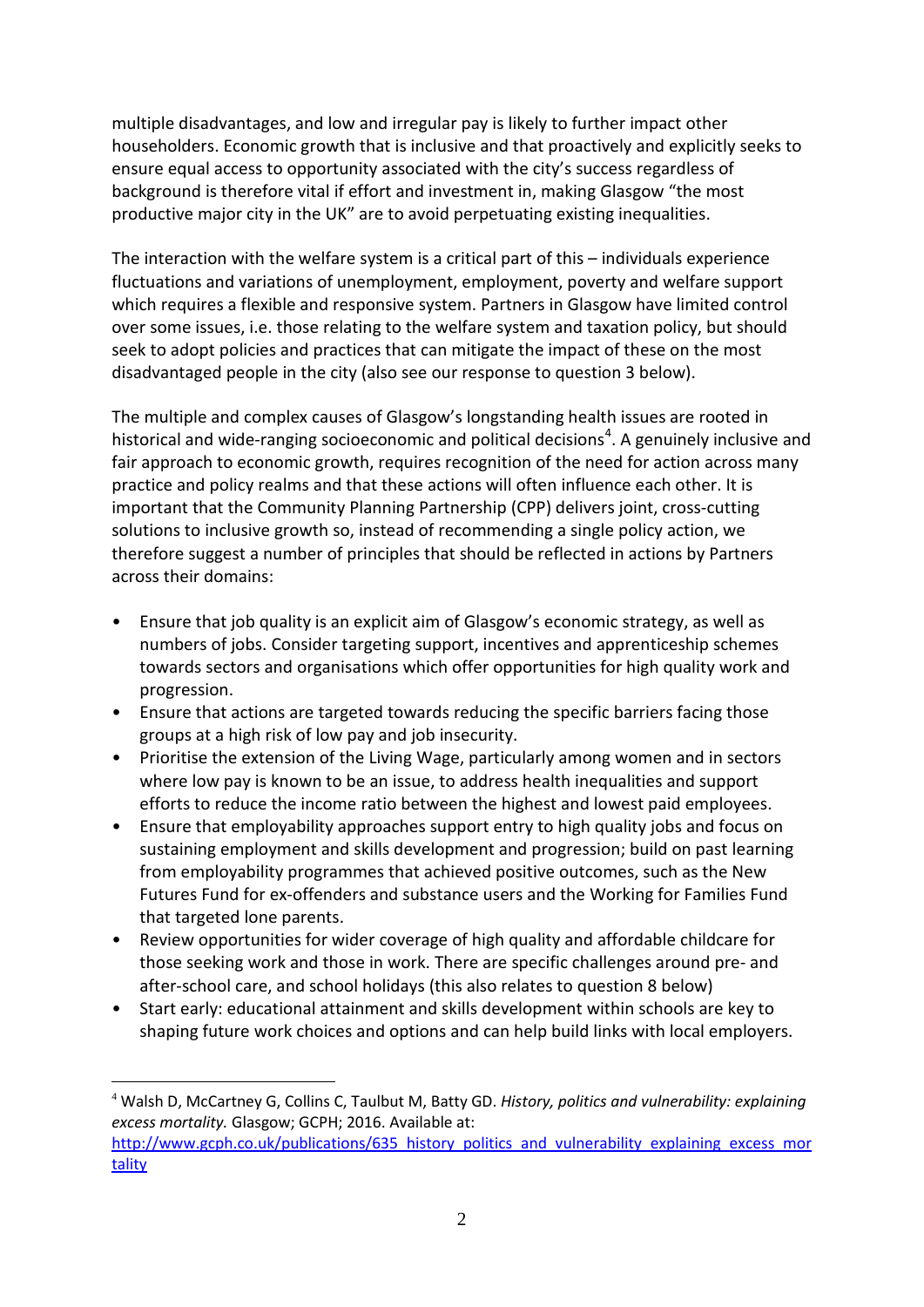- Inclusion of a presumption in favour of procurement practice within the public sector which supports local enterprise and local employment, particularly in areas of disadvantage (this relates to our answer to question 4 below)
- We also suggest that CPPs in Glasgow should work with the other local authorities within the Glasgow and Clyde Valley region to consider how to maximise the potential of City Deals investment to help mitigate against the effects of vulnerability in the population (for example, through capital investment in social housing or the creation of sustainable high quality employment).
- Develop measures of success that take account of inequalities and access to meaningful, well paid and sustained employment.

## **3. In relation to the focus area of Resilient Communities, which one action would you recommend partners undertake to add greatest value?**

The commitment to support the implementation of the Glasgow City Resilience Strategy and the recommendations of the Mental Health Commission are welcome.

For resilience to have relevance to public health it must provide a framework which enables individuals and communities to withstand challenges such as poverty, inequality, worklessness and other factors that endanger health and wellbeing. This will involve reducing exposure to risks, particularly poverty and inequality, as much as supporting processes that allow communities to utilise assets, skills and develop leadership capacity in the face of anticipated and unanticipated change. Consequently, this requires action across a range of policy areas which the CPP is well placed to deliver on. From existing evidence, we propose prioritising approaches which:

- take account of the material dimensions of poverty and inequality through approaches highlighted in our response to question 2 (above).
- empower communities through developing skills of democratic participation and protect existing community infrastructure (e.g. meeting spaces) which are required to prevent inequalities in participation and build capacity for community leadership and participation to emerge or increase.
- recognise that welfare reform risks pushing claimants in the city's more deprived neighbourhoods further into poverty. Learning from projects which have co-located services, particularly financial inclusion services, in primary care and jobcentre settings highlights how existing community and third sector resources can be aligned to mitigate poverty<sup>[5](#page-2-0),[6](#page-2-1)</sup>.

<u>.</u>

<span id="page-2-0"></span><sup>5</sup> Withington R. *NHS Greater Glasgow and Clyde Financial Inclusion Evaluation Project: Literature Review.* Glasgow: GCPH: 2011. Available at:

[http://www.gcph.co.uk/assets/0000/2545/HWC\\_Literature\\_Review\\_-\\_Final\\_Draft.pdf](http://www.gcph.co.uk/assets/0000/2545/HWC_Literature_Review_-_Final_Draft.pdf)

<span id="page-2-1"></span><sup>6</sup> Improvement Service. *Case Study: Co-location of Advice Workers in Medical Practices in Dundee and Edinburgh.* Available at:

[http://www.improvementservice.org.uk/documents/money\\_advice/ma-case-study-colocation](http://www.improvementservice.org.uk/documents/money_advice/ma-case-study-colocation-advice-medical.pdf)[advice-medical.pdf](http://www.improvementservice.org.uk/documents/money_advice/ma-case-study-colocation-advice-medical.pdf)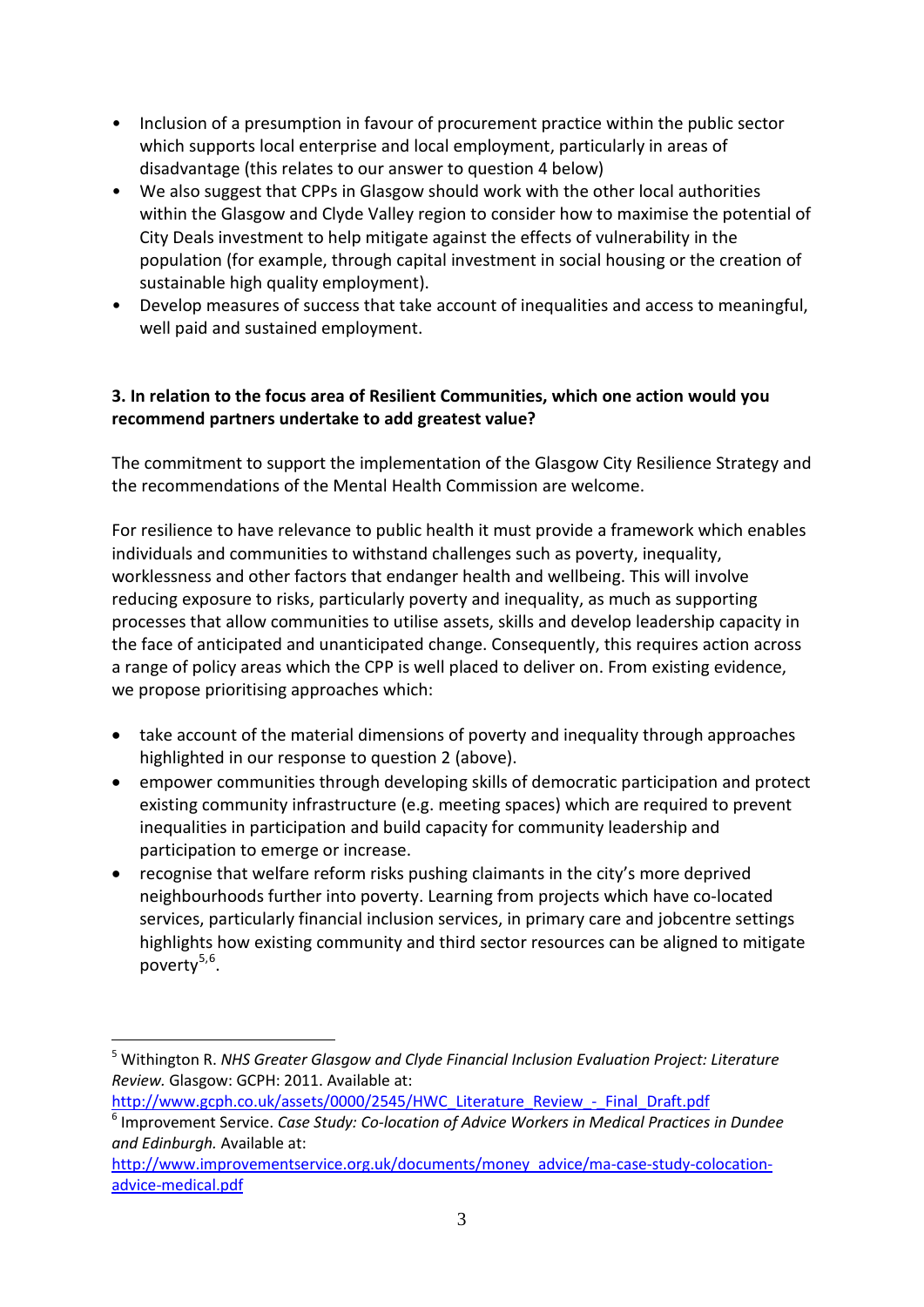• are consistent with a networked approach to community resilience. Learning from *Open Works* (Lambeth)<sup>[7](#page-3-0)</sup> highlighted building a sustainable network of voluntary community projects requires around three years of support and investment for a participatory culture to embed in an area. Opportunities for participation work best when they are practical, low commitment, and with low barriers to participation (particularly cost). The activities should help people in their everyday lives (cooking, repairing, developing new practical skills). Finding ways to support such funding may require innovative approaches. Support for the governance and reporting requirements associated with external grant funding have also been highlighted.

### **4. In relation to the focus area of A Fairer and More Equal Glasgow, which one action would you recommend partners undertake to add greatest value?**

We support the aims and workstreams outlined in the People Make Glasgow Fairer Strategy and recognise the complex and multifactorial nature of the issues and potential solutions to the scale and impact of poverty, disadvantage and inequalities in the city. No single action will be sufficient in making progress towards greater fairness; poverty proofing all policies and taking action across the range of work streams, both to prevent and to mitigate the impact of poverty at all stages in people's lives will be required. However, here we suggest two additional actions that we feel could complement the existing work streams:

- A presumption in favour of procurement practice within the public sector which supports local employment and local enterprises, particularly in areas of disadvantage, inclusive growth and sustainability (this relates to question 2 above).
- To use the levers available to the public sector in Glasgow to make affordable and nutritious food more available and accessible to those with limited local access. Possibilities include local or community shops, food provision as part of childcare and summer camps and community services. This would complement the existing stated commitment to build long term sustainable alternatives to food banks and the focus on supporting mental health, as local community food initiatives can be a powerful vehicle for tackling social isolation and promoting mental health and wellbeing in communities.

#### **5. To what extent do you agree or disagree with following initial priority (p7-8)... Transport?**  Strongly agree

### **6. If partners were to improve one aspect of transport in the city, which aspect would you suggest this be?**

The cost of public transport is significant for those living in poverty. This is particularly the case for those living in Glasgow's peripheral estates, where amenities are few and journeys to higher amenity locations are long, expensive and can involve a number of stages.

<u>.</u>

<span id="page-3-0"></span><sup>7</sup> Civic Systems Lab, Lambeth Council. *Designed to Scale: Mass participation to build resilient neighbourhoods.* Available at:<http://www.participatorycity.org/report-the-research/>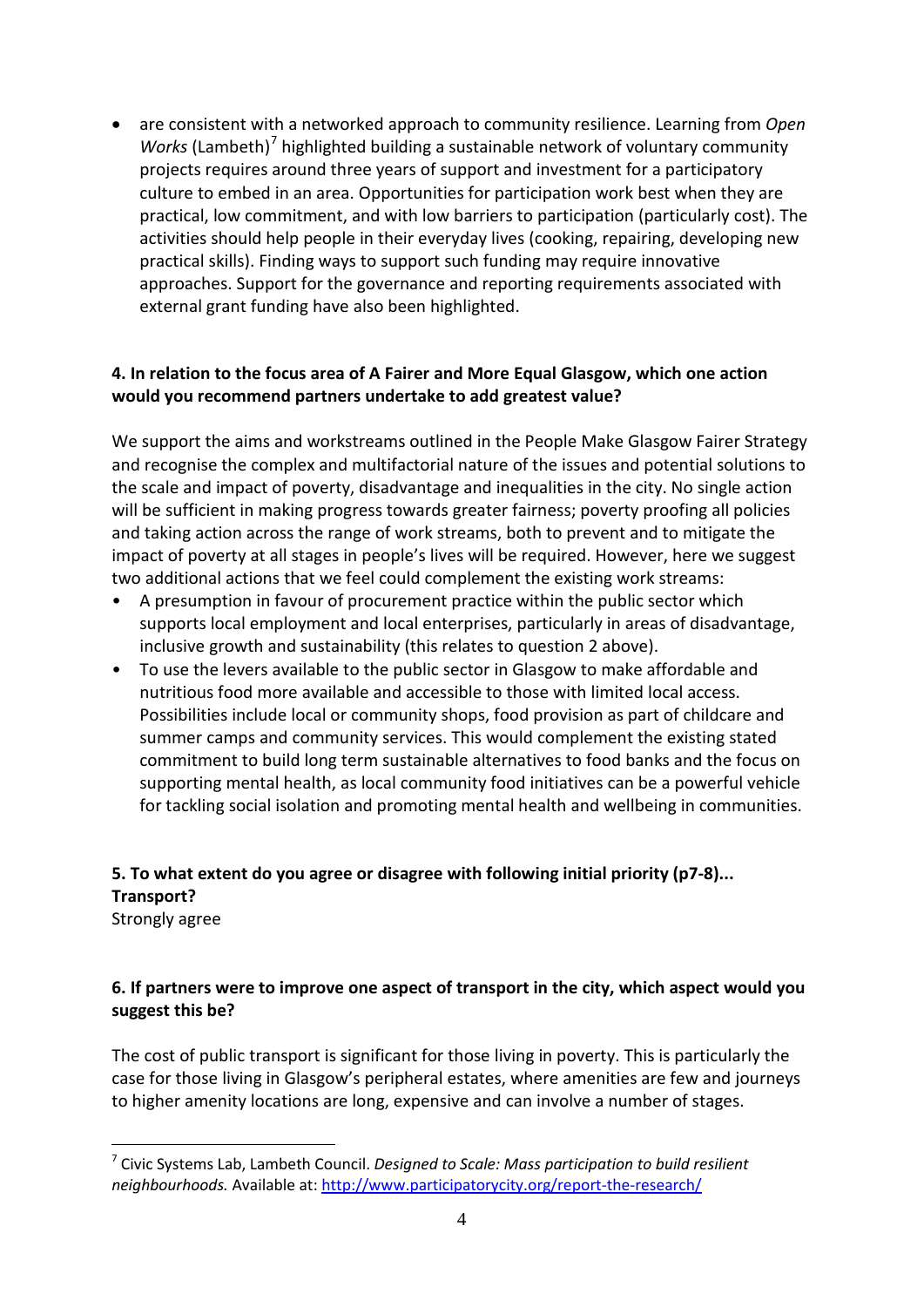Currently Glasgow has falling levels of bus use, the percentage of adults walking to work or study and of children walking to school has been reducing and levels of cycling – although they have been increasing slightly in recent years – remain very low (e.g. 2% of commuters and 3% of children travelling to school). In contrast, car use for commuting purposes and for taking children to school has been rising. Levels of pedestrian road casualties are three to four times higher in the most deprived areas compared with the least deprived. Air quality is a recognised problem in the city and there are three Air Quality Management areas in the city including the whole of Glasgow city centre.

Approaches to improving air quality (e.g. the creation of low emission zones) and safety on roads (e.g. 20 mph limits/zones) have the potential to encourage more people to travel actively, which will help in getting Glasgow's residents to be more active and in addressing rising levels of obesity in the city's population<sup>[8](#page-4-0)</sup>.

This response makes the case for joined-up actions across a range of linked priorities.

Action is required at a number of levels (school, local area and city-wide) and across different policy domains (education, transport, planning). To help achieve this, we recommend:

- a comprehensive sustainable transport strategy for the city. This should encompass active travel, public transport, car use (including parking), air quality and safety. A focus on providing high quality, affordable, reliable and accessible public and active transport should provide the underpinning vision of what kind of city people would like to live, work and move about in.
- as well as improving local management of transport services, free or subsidised transport should be available to those on low incomes, including young people, to improve accessibility to education, employment and services, particularly for those living in more isolated locations.
- the strategy should aim to prioritise healthier and more sustainable modes of travel such as walking, cycling and public transport – over car use.
- the strategy should also prioritise improvements to road safety for pedestrians and cyclists by establishing 20mph zones, area-wide traffic calming schemes, and segregation of pedestrians, cyclists and traffic, as the norm for residential and urban areas.
- a focus on inequalities is important in order that any changes to transport in the city benefit all groups in the city and help address existing inequalities – for example, in relation to access, economic participation, exposure to air and noise pollution, and with respect to safety. It should weave these different components into a coherent approach to making progress, including targets, milestones and monitoring.
- committed investment to enable the strategy's targets to be met.

<u>.</u>

• the strategy should also make clear links, where relevant, to other key policy areas in relation to climate change, food, health, poverty and place making.

<span id="page-4-0"></span><sup>8</sup> Muirie J. *Active travel in Glasgow: what we've learned so far*. Glasgow: GCPH; 2017. Available at: http://www.gcph.co.uk/publications/702 active travel in glasgow what we ve learned so far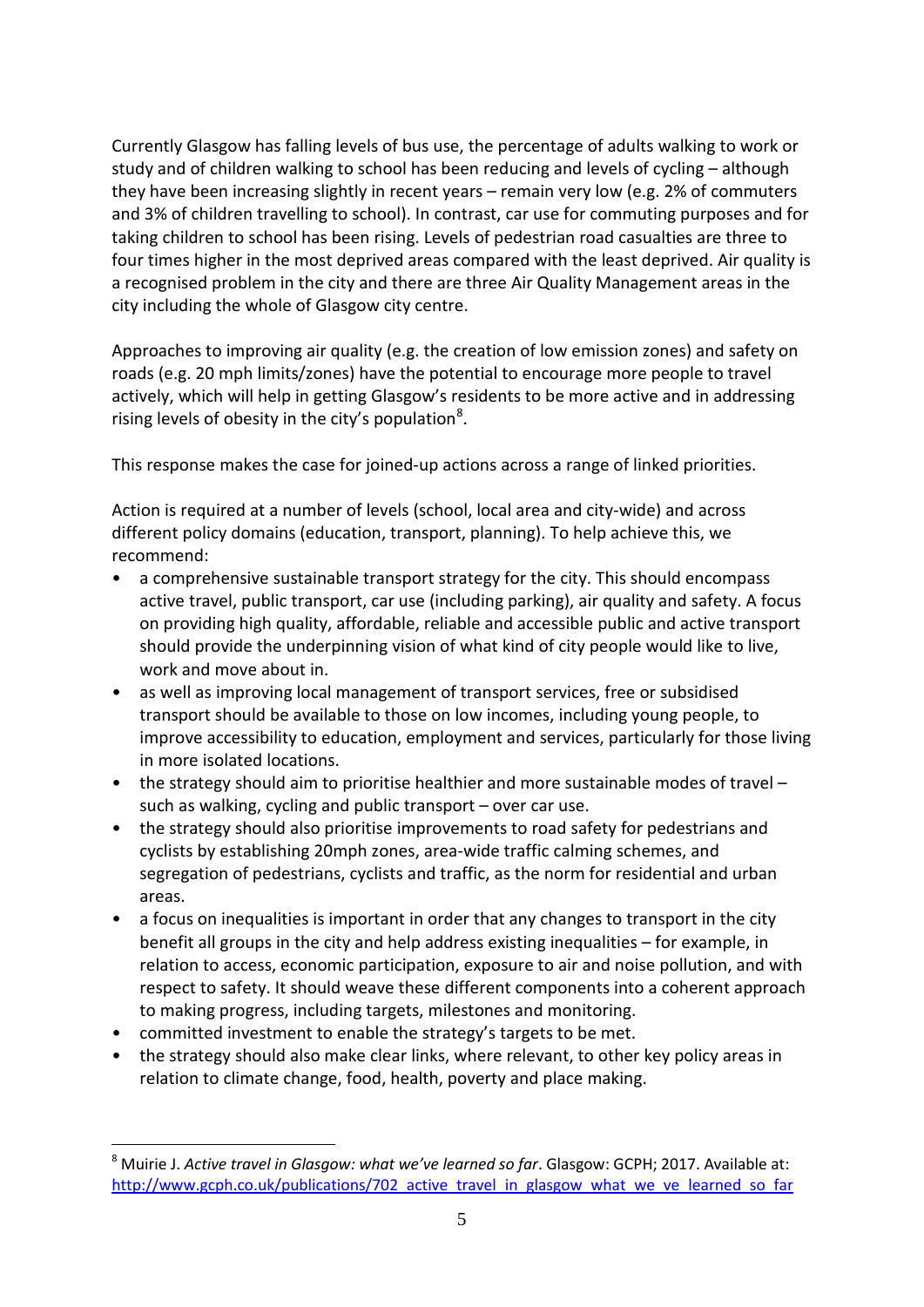Furthermore, strengthening the impact of the Place Standard for Scotland should be a priority particularly in disadvantaged areas by: providing ongoing support for its development and delivery; making it a 'material consideration' in the spatial planning system for private and public sector development; and investing in support for communities from deprived areas to use it.

Priority should also be given to improving greenspace access and quality in deprived areas by: providing access to good quality greenspace within 300m of the home for all; addressing current inequalities in greenspace quality; and supporting engagement in outdoor activities (including spaces for all to support intergenerational mixing and spaces to play that challenge children and allow for risk taking).

### **7. To what extent do you agree or disagree with following initial priority (p7- 8)...Accessible and Affordable Childcare ?**

Strongly agree

<u>.</u>

## **8. If partners were to improve one aspect of childcare in the city, which aspect would you suggest this be?**

We support the creation of an 'anti-poverty childcare system to mitigate impact of living costs on already disadvantaged groups. This is a specific proposal by the Joseph Rowntree Foundation (JRF) $^9$  $^9$ , and is based on flexible, year-round childcare provision (as already exists for school-age education), professionally qualified staff earning salaries comparable with those working in schools, and an affordable fee system which includes free access to childcare for those on low incomes. The Joseph Rowntree Foundation (JRF) cite evidence supporting such a transformation in pre-school childcare as cost effective with considerable later savings (e.g. from reduced social security payments, higher pay, lower costs to criminal justice systems) would exceed the investment many times over.

We strongly endorse the expansion of funded early learning and childcare as evidence suggests that the lack of affordable childcare is one of the biggest barriers to ensuring that work pays<sup>[10](#page-5-1)</sup>. A presentation at the GCPH Glasgow's Healthier Futures Forum on Child and Family Poverty in 2011 argued that this is one of the reasons that Scandinavian countries have less child poverty than in Scotland<sup>11</sup>. For example, it was stated that the UK spends 0.5% of GDP on childcare compared with Sweden's 2%. Additionally, in the 2016 GCPH Seminar Series lecture on poverty, Julia Unwin, Chief Executive of the JRF argued that the

<span id="page-5-0"></span><sup>9</sup> Joseph Rowntree Foundation. *A Scotland without poverty*. York: JRF; 2016. Available from:

<span id="page-5-1"></span><sup>&</sup>lt;sup>10</sup> Erdman J. *Child poverty and health: making the links*. Presentation at Glasgow's Healthier Futures Forum 12: "Responses to child and family poverty". 15 December 2011. Available at: <http://www.gcph.co.uk/events/116>

<span id="page-5-2"></span><sup>&</sup>lt;sup>11</sup> Glasgow Centre for Population Health. *Glasgow's Healthier Future Forum 12 Responding to Child and Family Poverty*. Glasgow: GCPH; 2011. Available at[: http://www.gcph.co.uk/events/116](http://www.gcph.co.uk/events/116)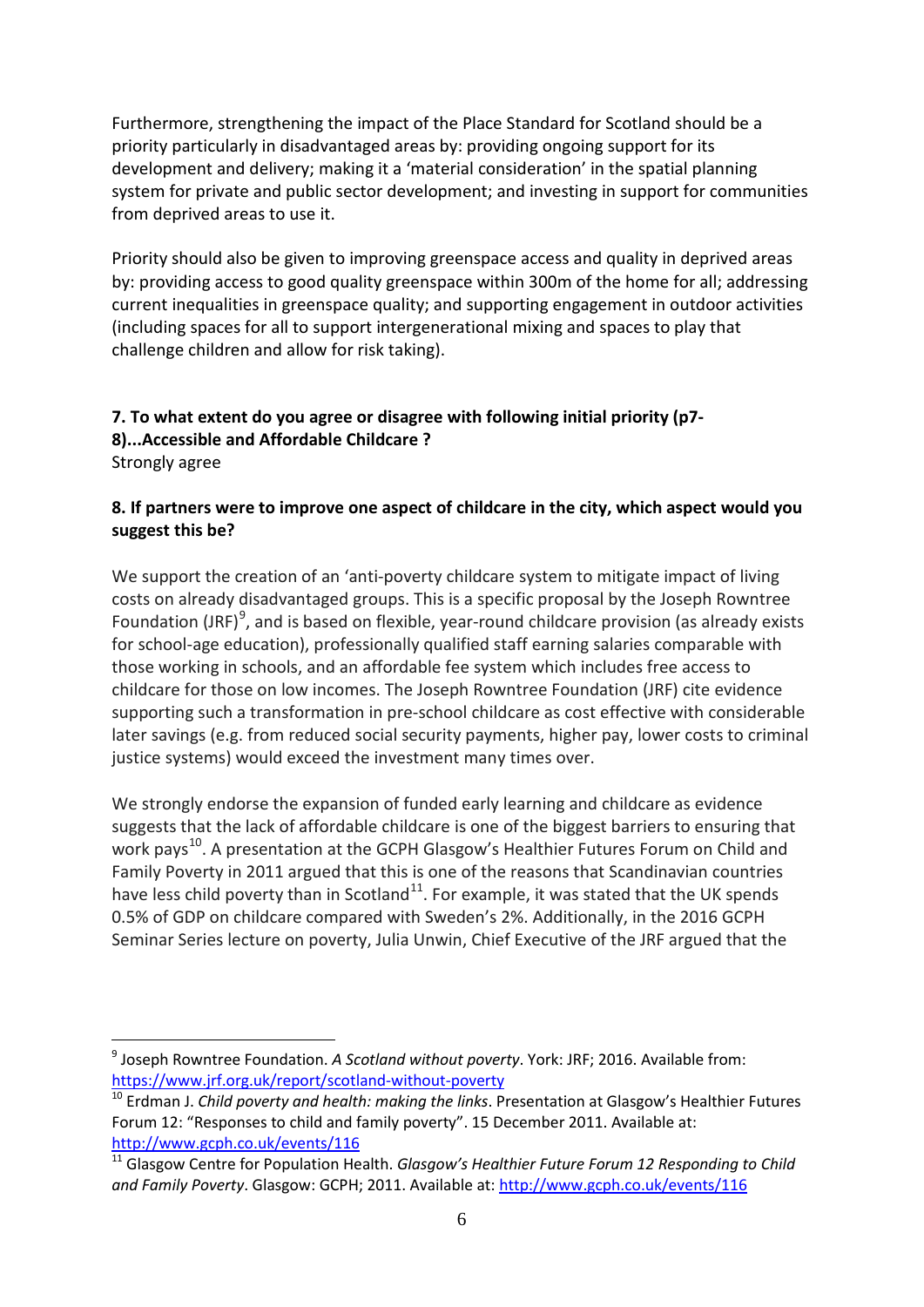prospects for people with responsibilities for caring for children are persistently damaged by the lack of affordable, high-quality childcare $^{12}$  $^{12}$  $^{12}$ .

GCPH is currently involved in evaluating a childcare pathfinder project, CHANGE, in the east of the city. This project aims to create greater capacity in childcare for children up to the age of 12 within a sustainable, long-term funding model:

- Support children and families via an approach to childcare that builds relationships, engages with and supports children and families
- Improve outcomes for children and families across a range of individual, family and community outcomes.

The learning from this project will be relevant to how childcare across the city is provided, particularly in a period where free statutory pre-school childcare is being significantly expanded across Scotland.

The GCPH is also working in partnership with the University of Glasgow, What Works Scotland and Glasgow City Council education and community planning colleagues in the development of children's neighbourhoods, also initially in the east end of the city. This initiative is placing a clear area-wide strategic focus on joining up efforts across services and sectors to ensure better co-ordination, integration of local support systems and a coherent set of networks for children and families and the communities in which they live. Going beyond the school gate this locally-owned and area-focused approach will work with families and communities to provide a coherent, holistic and sustained approach to tackling the attainment gap and reducing health inequalities, building on, utilising and unlocking the assets, resources, knowledge and intelligence of public sector organisations, the local third sector and the community.

In response to this request for one suggested action we recommend that:

• opportunities for wider coverage of high quality, affordable, flexible and accessible childcare for those seeking work and those in work are reviewed and improved, particularly for those population groups who currently struggle to find and sustain quality employment or who, despite working, are struggling to cope on a very low or unreliable income. There are specific challenges around pre- and after-school care, and school holidays. (This answer also relates to our response to question 1).

# **9. To what extent do you agree or disagree with the proposed 'Ways of Working' (p17)?**  Tend to agree

# Further comment:

While we agree that shared leadership and collaborative working are important and necessary, and that it is important that services are designed around people, it is also vital that greater power is devolved to those who live in our more disadvantaged communities so that they are able to influence and inform the decisions that affect them and their

<span id="page-6-0"></span><sup>&</sup>lt;u>.</u> <sup>12</sup> Unwin J. Poverty in Scotland and the UK is costly, risky and wasteful, but not inevitable. GCPH Seminar Series 12, lecture 6; 13 January 2016. Available at:<http://www.gcph.co.uk/events/163>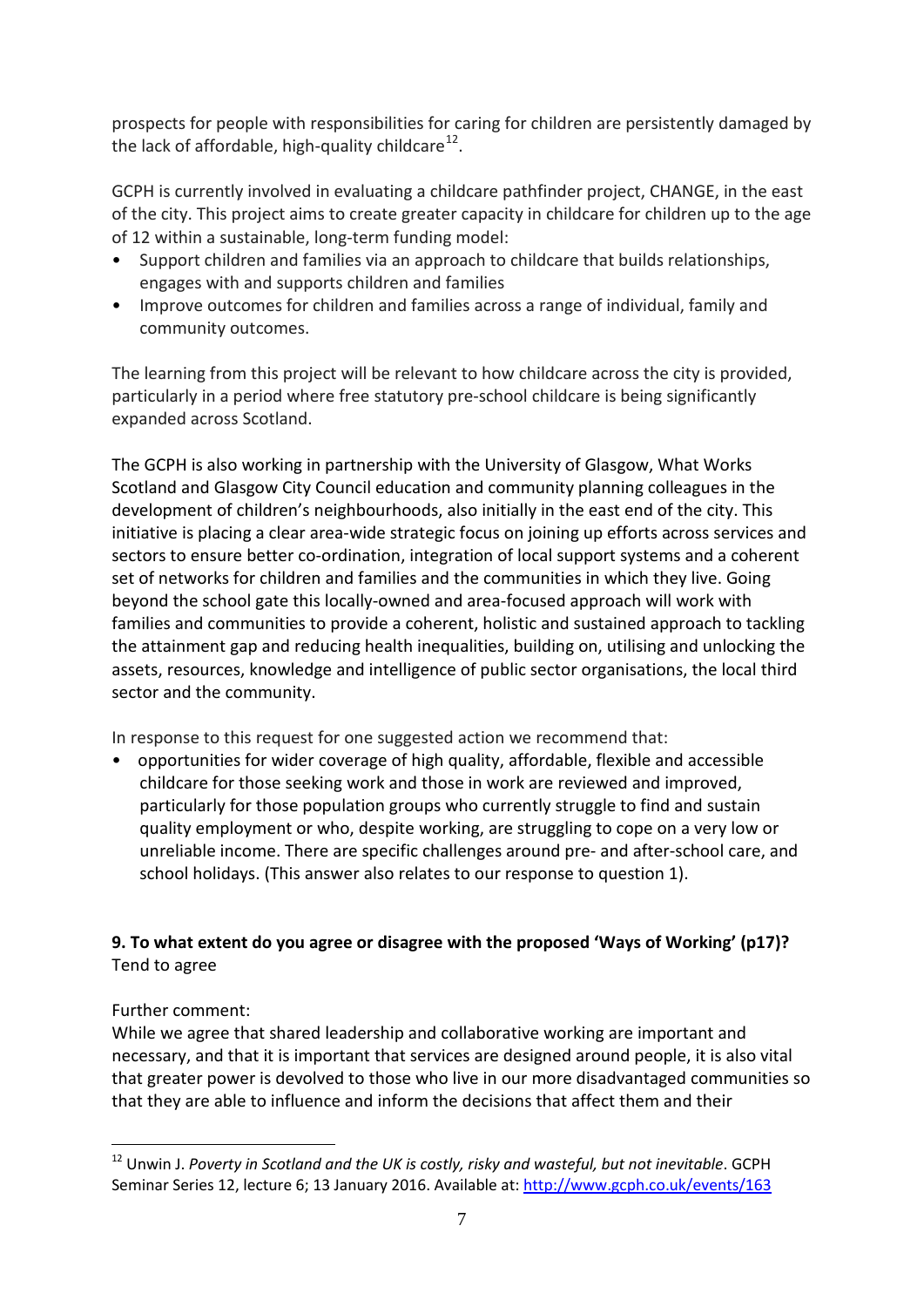communities. It is not just *what* is done in and with communities, but *how* it is done that is important in improving the health and social circumstances of individuals and communities, ensuring a move from information and consultation towards engagement and involvement. The work that Community Planning Partners do with communities should therefore align with the National Standards for Community Engagement<sup>[13](#page-7-0)</sup> and should be undertaken using asset-based approaches<sup>14</sup>.

Ways of working need to take into account Glasgow's diverse population and methods of engagement should be tailored accordingly: languages, digital/non-digital, ages, disability. We have previously recommended that, in line with the National Standards for Community Engagement, communities are supported to engage in community planning.

Participatory Budgeting (PB) has proven a tool for engaging community participation and deepening local democracy and as a means of supporting the development of trust, reciprocity, confidence and empowerment in order to engender future working relationships $^{15}$ .

While we support the targeting of resources to and with disadvantaged localities communities can be made up of groups of people with shared interests (such as a sports club) and shared identities (such as LGBTQ).

#### **10. Do you have any other comments or suggestions on the Glasgow Community Plan - Consultative Draft?**

#### **Leadership**

-

There is a need for all Community Planning Partners to recognise, understand and act upon the impact of local decision-making on population health and provide strong civic leadership in times of political and economic difficulty. We welcome this draft Community Plan as a first step in this process. Further detail about aspects of the Plan, including the consultation process and timescale and how the final version will be used and by whom, where the data come from and how the delivery of the final plan will be monitored and reported would be helpful.

#### **Monitoring and reporting**

The Community Planning Partners should commit to regularly (perhaps annually) reporting on progress and describing trends in inequalities that relate to the focus areas and

<span id="page-7-0"></span><sup>13</sup> SCDC. *National Standards for Community Engagement*. Available at: <http://www.scdc.org.uk/what/national-standards/>

<span id="page-7-1"></span><sup>14</sup> McLean J, McNeice V, Mitchell C. *Asset-based approaches in service settings: striking a balance*. Glasgow: GCPH; 2017. Available at: [http://www.gcph.co.uk/publications/705\\_asset](http://www.gcph.co.uk/publications/705_asset-based_approaches_in_service_settings_striking_a_balance)based approaches in service settings striking a balance

<span id="page-7-2"></span><sup>15</sup> Harkins C, Escobar O. *Participatory budgeting in Scotland: design choices & delivery principles*. Glasgow: GCPH; 2015. Available at:

[http://www.gcph.co.uk/publications/605\\_participatory\\_budgeting\\_in\\_scotland\\_design\\_choices\\_deli](http://www.gcph.co.uk/publications/605_participatory_budgeting_in_scotland_design_choices_delivery_principles) [very\\_principles](http://www.gcph.co.uk/publications/605_participatory_budgeting_in_scotland_design_choices_delivery_principles)